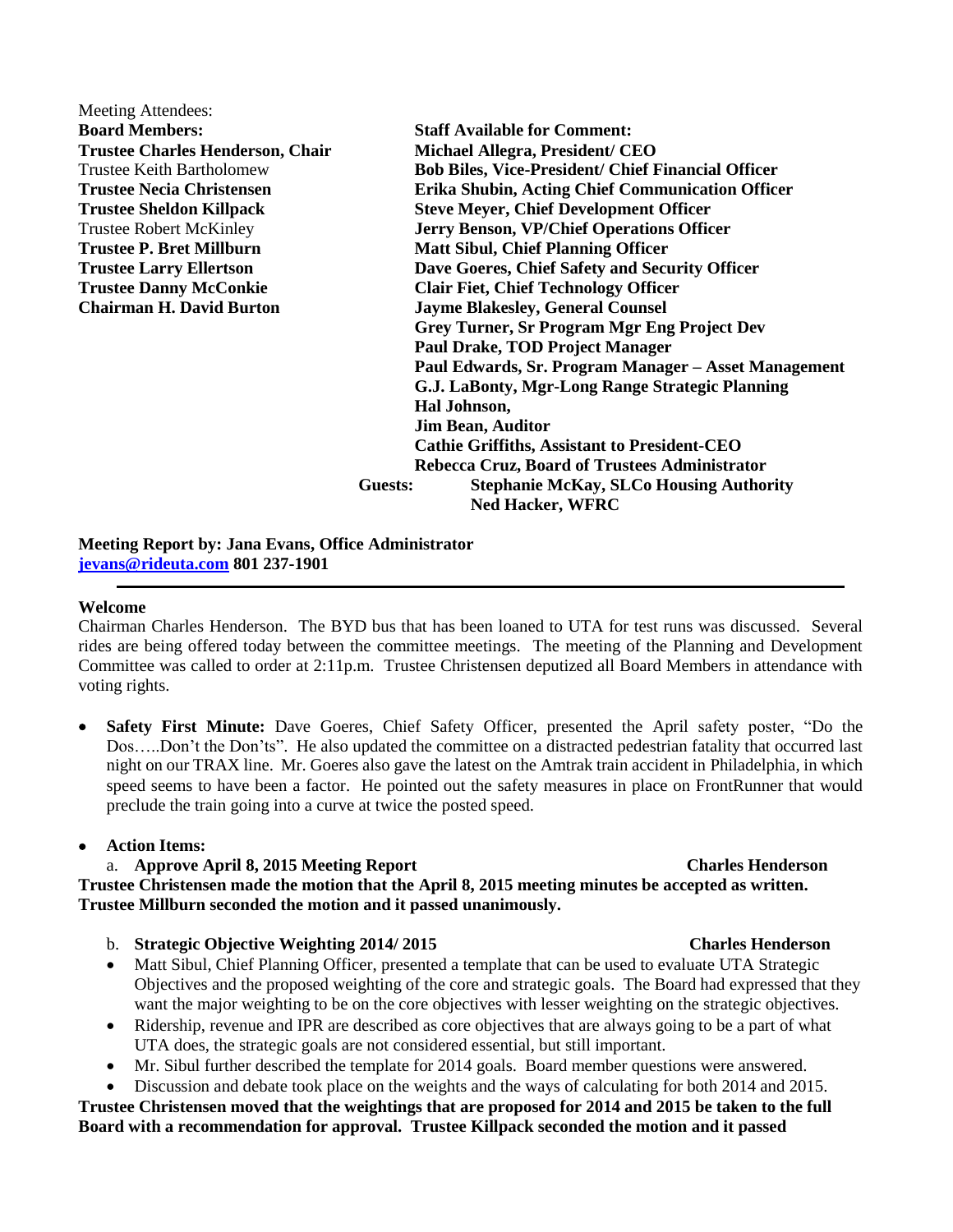### **unanimously.**

- c. **2014 Strategic Objective Evaluation Charles Henderson**
- Discussed under the previous agenda item.

# **Information Items:**

# a. **Preliminary New Service Concepts Matt Sibul/ Jerry Benson**

- Mr. Sibul introduced the possible transit initiatives with the additional local option funding. They have been taking a presentation with some high level options to local COGs.
- Jerry Benson, Chief Operations Officer, showed the presentation that they have given to several COGs including a recent public opinion survey showing satisfaction with the ways public transit has changed over the past several years of 80 % satisfied.
- Comparing with several other like transit properties, UTA was rated best at providing efficient use of funding, with more miles of service per tax dollar spent than its sister authorities.
- What do Customers want according to the survey?
	- 1. Reasonable fares
	- 2. Frequent Service
	- 3. Good service coverage
	- 4. Reliability
	- 5. Real Time information
	- 6. Safety
- During the April 2015 Change Day, UTA added additional 15-minute service during peak hours and midday across the system.
- Current transit system opportunities include:
	- 1. More frequency needed (core network expansion).
	- 2. More span of service during early morning and late night.
	- 3. More weekend service.
	- 4. Reduce crowding on peak trips.
	- 5. Reduce travel time: More dedicated transit corridors and intersections for transit vehicles. Also, less circuitous routing.
- The 15 minute service that UTA provides shows many gaps. Also UTA has many routes that end early and have no weekend service at all.
- The provisions of HB362, if approved by the voters, will provide approximately 13% increase in funding for transit. This is not enough funding to implement all services requested.
- There are a number of service oriented improvements that would require Capital investments, such as more buses; bus stops and amenities; wayfinding improvements; and right-of-way preservation, for instance, as well.
- Potential improvements in bus and rail service were presented including increase weekday trips by 15% and 20% more weekend TRAX service to the Airport; increase number of routes that run until midnight from 1 to 19; and 30% increase in number of core bus routes.
- FrontRunner service is a regional service which requires cooperation across the region to fund increases in service. For instance, one of the best things that could be done to improve FrontRunner service is to add passing track in northern Utah County. This would require everyone to understand how improvements in one area will contribute to improved service on the entire line.
- Mr. Benson reported on the feedback received so far, which is overwhelmingly asking for more frequency of service and extended service hours.
- Michael Allegra, President/CEO, presented some improvements recommended for August change day based on budget savings by staff so far this year. He described the FAREPAY discount of 20% on TRAX and FrontRunner be extended to the end of the year and offer a 40% discount on bus fares.
- Committee member questions were answered.

## b. **Board Retreat Planning State State State State State Matt Sibul/ GJ LaBonty**

- 7. Station Stop/Comfort
- 8. On board amenities
- 9. Travel time that allows getting to destination quickly.
-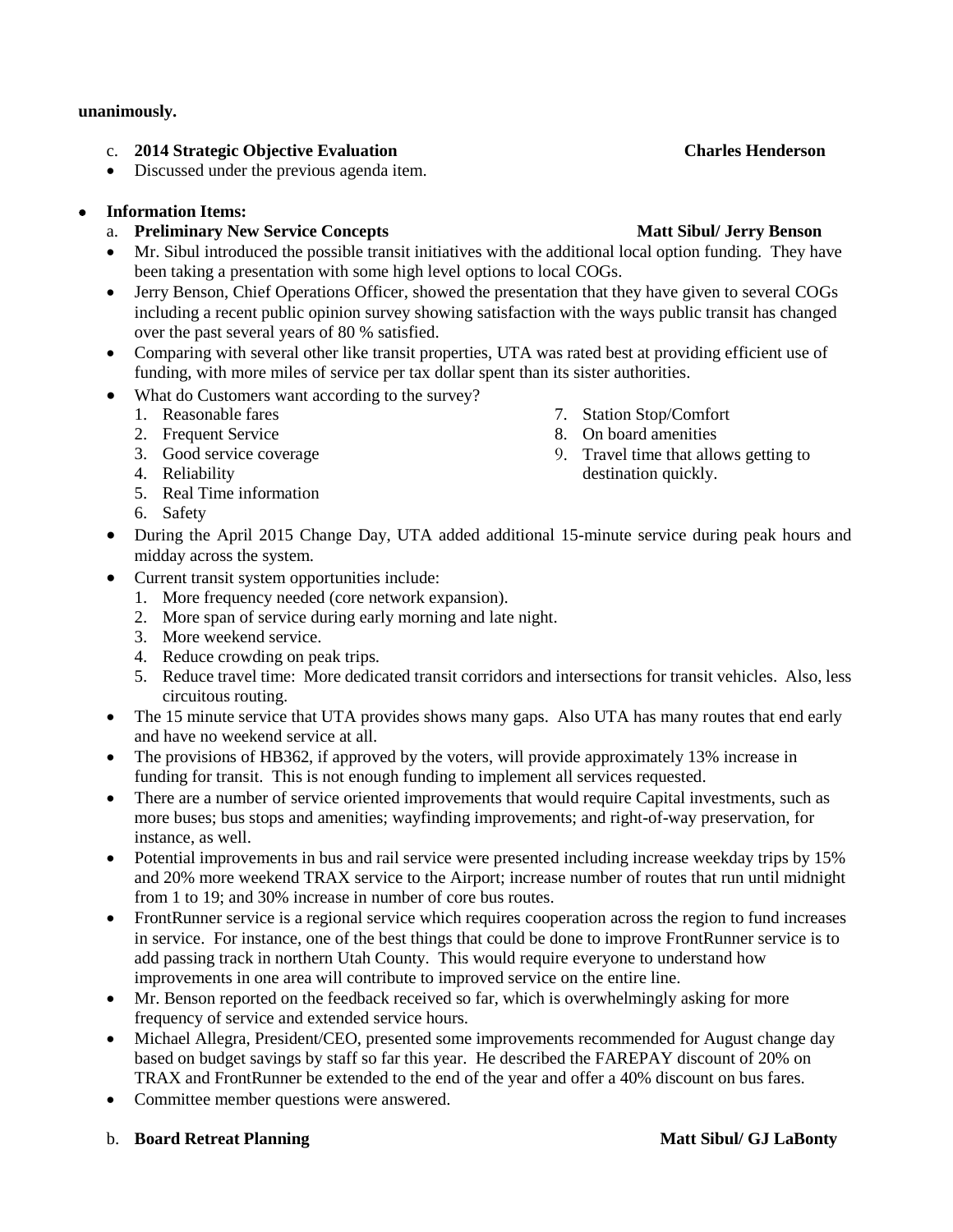# **PLANNING AND DEVELOPMENT COMMITTEE MEETING MINUTES May 13, 2015**

- Mr. Sibul presented the draft agenda for the Board Retreat scheduled for Friday, June 26.
- The idea was to start the goal discussion a little earlier to make sure that the goals are set before the budget gets developed for 2016.

# **c. TOD** Update **Paul Drake** Paul Drake

- Paul Drake, TOD Project Manager, gave the TOD update. He reported that the Jordan Valley TOD is under construction, working heavily on utility installation. Construction pictures were shown of the water line installation. Continuing to negotiate the construction contract, while completing the design and submitting the request for the building permit.
- Mr. Drake reported that Clearfield is still working on the TOD funding and working with the city on off-site improvements. The design was shown and it was reported that construction is expected to begin this spring. They are progressing with the HUD application for funding which required adding units to the residential plan. The final financial plan is expected by mid-year.
- On the Sandy TOD Phase I grading work is under way. Phase II construction has begun. All work has been done with the developer's funds so far, with a construction loan set to close today. Phase III plan has been rejected by the Planning Commission and the developer is working with the mayor, city staff and neighbors to revise the plan to make it more acceptable.

# **d. Provo Orem BRT Update** Grey Turner

- Grey Turner, Sr Program Manager, Engineering Project Development, introduced the report with a picture of a double articulated 92 foot long bus from Brazil. He reported on a good Public Hearing meeting yesterday, with only one negative comment expressed. The bonding process is continuing along with public education on the process.
- Environment assessment was included on the Federal Register in the past week for the 180 day notice period.
- The CM/GC will be advertised this week.

# **e. APTA Rail Conference Update Andrea Packer Andrea Packer**

- Todd Provost, TRAX RGM, reported on the readiness for the APTA Rail Conference. The first event is the Rail Rodeo. Followed by the opening dinner on Sunday night which will feature UTA partnerships and accomplishments.
- A very detailed agenda will be provided for the Board.

## **e. Liaison, Conference and External Committee Reports Charles Henderson/ Michael Allegra**

 Chairman Henderson reported that he attended the Salt Lake County COG with Mr. Sibul. He encouraged Committee members to use the presentation that they gave with their constituents as well.

## 4. **Closed Session Items:**

- **a.** Strategy Session to Discuss the Purchase, Exchange or Lease of Real Property when Public Discussion would Prevent the Public Body from Completing the Transaction on the Best Possible Terms.
- **b.** Strategy Session to Discuss the Character, Professional Competence, or Physical or Mental Health of an Individual.
- **c.** Strategy Session to Discuss On-going and/or Potential Litigation.
- **d.** Strategy Sessions to Discuss Collective Bargaining
- **5. Action Taken Regarding Matters Discussed in Closed Session Charles Henderson Trustee Christensen made the motion to approve staff entering into exclusive negotiations with Columbus on the proposed 3900 South TOD. Trustee Milburn seconded the motion and it passed**